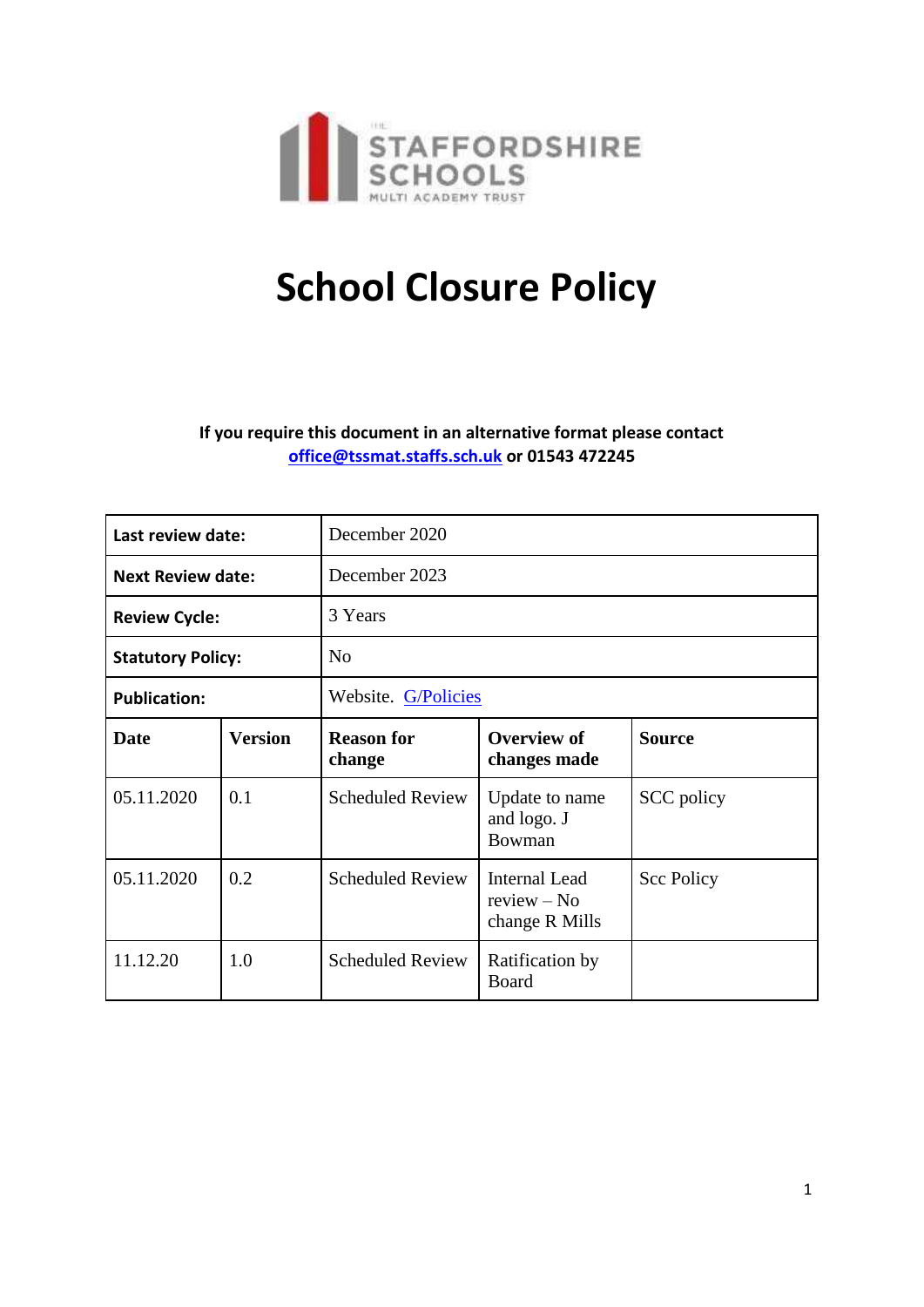#### **School Closure Policy**

#### **Purpose:**

- *to give guidance and instruction to decision makers, parents and carers and the communities served*

#### **Background and Context:**

1. **This Policy applies to all schools within The Staffordshire Schools Multi Academy Trust.** 2. **Each school is a separate unit and therefore if one school is forced to close the other schools in the MAT are unaffected by its decision.**

3. **The responsibility for the closure of each school is with the Headteacher of each institution who should seek confirmation from the Chief Executive Officer whose responsibility is to ensure that this closure policy has been diligently applied.**

4. **The best intelligence should be sought, whenever and wherever, possible at a local level but this intelligence should not necessarily determine whether the school closes or not and should never be the only determinant.**

5. **Once the decision has been made it is the responsibility of the Headteacher to ensure that it is effectively communicated to all parties.**

6. **It is the responsibility of the Headteacher to provide the Chair of the Board with a written statement within three days, accounting for the closure which should include the reasons, the elements affecting the decision, the time the final decision was taken, those consulted and how the decision was communicated to all parties and at what time. If it is appropriate the pros, cons and consequences of the decision should be included.**

7. **Normally a decision to close would be made on a daily basis. If a longer period of closure is needed then the express written consent of the CEO is required and at that point the written account of the closure is the responsibility of the CEO.**

## **Criteria for Closure:**

*The health and safety of children whilst the Trust is responsible for them (in locus parentis - loco parentis) is the only criteria for judgement.*

**It is likely to trigger closure of a school if one or more of the following circumstances apply:**

1. **The inability of the school to be able to meet the sanitary or physical needs of the children because of the endangering breakdown of sewage, water or heating systems or a planned or accidental curtailment of electrical supplies that, in themselves, prevent these needs to be met.**

2. **The inability of the school to provide a proper, statutory level of supervision, for all its children**

3. **All access to, and exit from, the building(s) is impossible.**

4. **An illness that constitutes a public health hazard and specific medical advice is given in writing to close**

5. **A national instruction to close**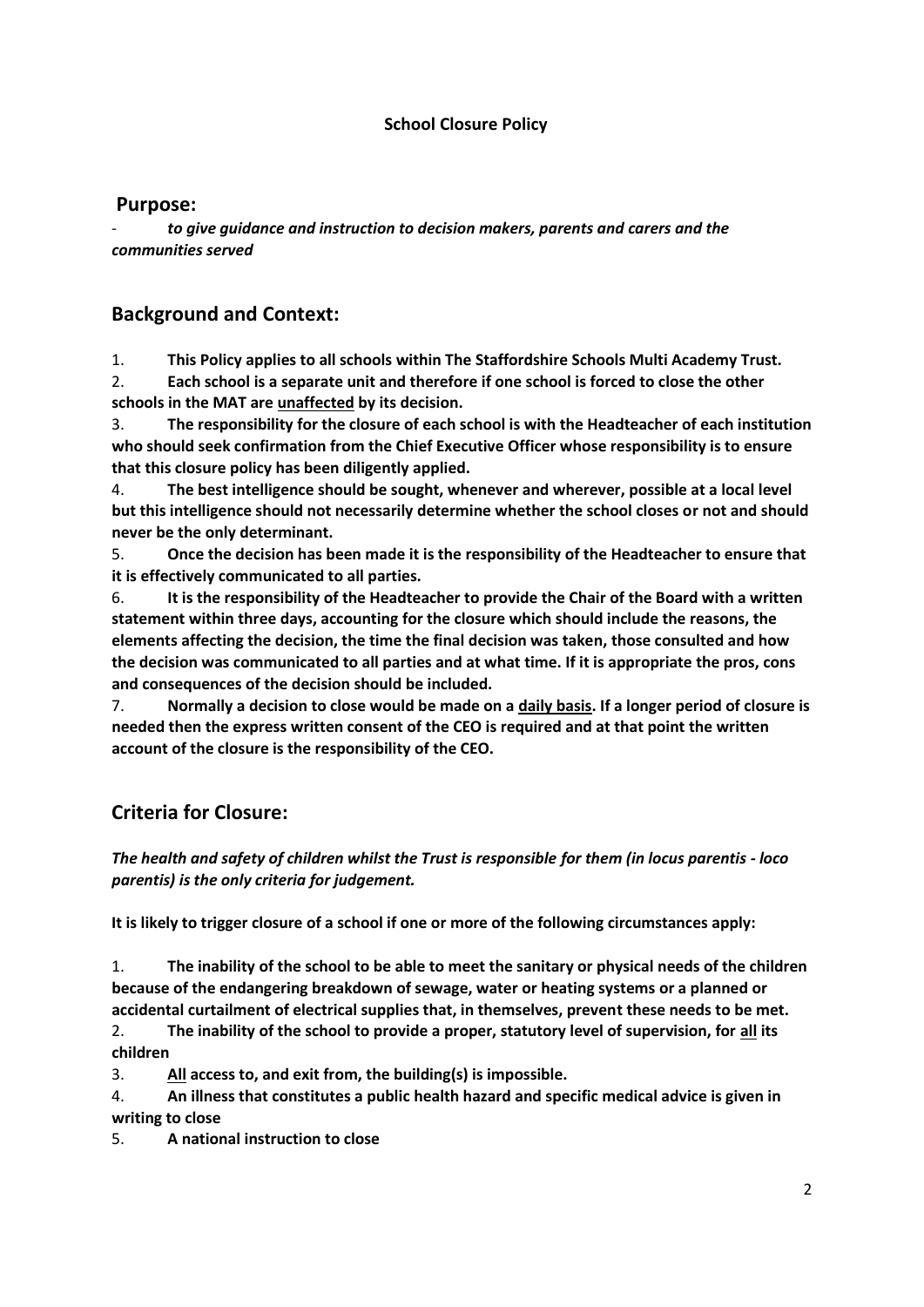## *ADVICE ON POLICY (not part of the policy)*

#### **Interpreting the Criteria by way of scenarios:**

**1.** 

● *The school may partially lose some of its toilets but not all – serious consideration should be given to using the available toilets for all or only closing for those pupils directly affected.* 

All water supplies will be unavailable from lunchtime onwards then the school may *only need close for the afternoon*

**2.**

● *There is heavy snow over the weekend but may be a later start on the Monday is more appropriate than automatic closure. It gives staff longer to undertake the journey to work and some staff may live close enough to school to walk in and supervise until those living further away arrive.*

● *Many staff are struck down by an illness – it may still be possible to keep part of the school open*

**3.**

● *Road works means the usual way into school is precarious – every attempt should be made to challenge contractors and see if alternative ways onto the site are safe and achievable.*

*4.*

● *Large swathes of pupils experience a sickness bug – advice should be sought.* **5.**

● *An extraordinary national event leads to a national proclamation from an appropriate authority that should be adhered to.*

# **OPTIONS FOR CLOSURE**

## *School leaders can apply different levels of closure to reflect the circumstances they are dealing with:*

1. **FULL CLOSURE** – the circumstances for this must be very strong bearing in mind that it deprives children of a day of their legal entitlement to education. It can be challenged in the courts and there needs to be evidence that all efforts have been made to avoid it.

2. **PARTIAL CLOSURE** – an approach often used to cope with industrial actions but it may offer advantage if a building is partially unheated or the whole school is to lose one or all utilities for part of the day. This can apply to time, space or groups of pupils.

3. **LATE STARTS/EARLY ENDS** – often helpful in weather bound circumstances or when an emergency repair is underway.

# **Policy For Employees:**

1. All employees are expected to attend each day as stated in their contract of employment. Failure to do so will be accounted for and the absence will be represent either sickness, leave (if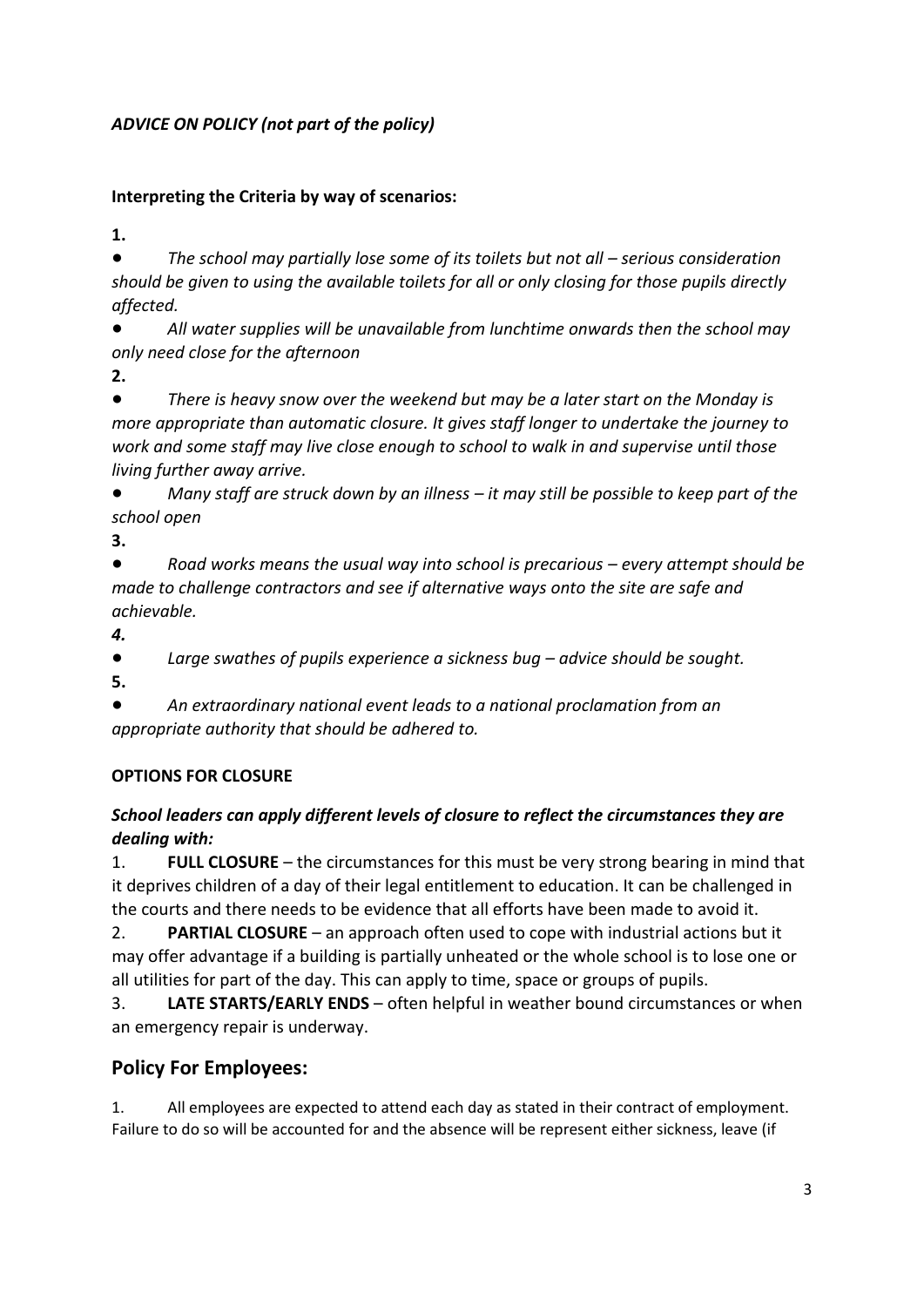applicable), permitted absence (authorised according to employment criteria) or unsanctioned absence (which is likely to be unremunerated).

2. If the school is closed in whatever way, attendance is expected; failure to attend, unless due to sickness or permission, will be dealt with accordingly.

3. Permissions are at the discretion of the Headteacher in consultation with the CEO and must form part of the report submitted to the Chair of the Board. The Headteacher has discretion to give permission for a member of staff to attend at another Trust school if it is closer to the member of staff's home than the usual place of work.

## *ADVICE ON POLICY (not part of the policy)*

It is important to understand the goodwill that staff give to their schools but the *circumstances of staff cannot and should not influence decision making. If a Head takes a view that we should close because staff will find it difficult to get to work the decision is being made on the wrong grounds. If this is an important element it might be best thought about in terms of a later start to the day which shows a recognition of a reality. Essentially, an employee chooses where to live and has to accept responsibility for that decision in fulfilling their contractual responsibility.*

The option of directing staff to other SSMAT establishments is useful but they must *be closer or no greater than the distance that an employee would normally travel.*

● *Giving permission requires the Head to be clear in the decision making process undertaken whether granting, or refusing, that permission.*

# **Policy Regarding Closure Communication**

*Headteachers are responsible for communicating decisions on closure with all parties. The key parties are employees and parents/carers.*

#### Parents/Carers

1. The school's electronic communications systems should be engaged including the school's website.

2. Telephone numbers should be used to ensure that all are covered

3. The first notice should be given when it is known that a decision is made and this should contain a request with a given time when the decision will be confirmed, preferably on the general platform of the school's website and on a radio station if that option is available.

4. A member of staff who can undertake this posting should be named annually whilst the responsibility for the posting is always the Head's.

5. If closure is the result of dangerous weather conditions ,speed and clarity will be the priority posting both advanced and confirmatory notice.

6. Each Autumn parents should be reminded of these procedures at least twice in relation to closure due to bad weather conditions.

#### Employees

1. Staff email communication should be used and contain exactly the same detail as the parents have.